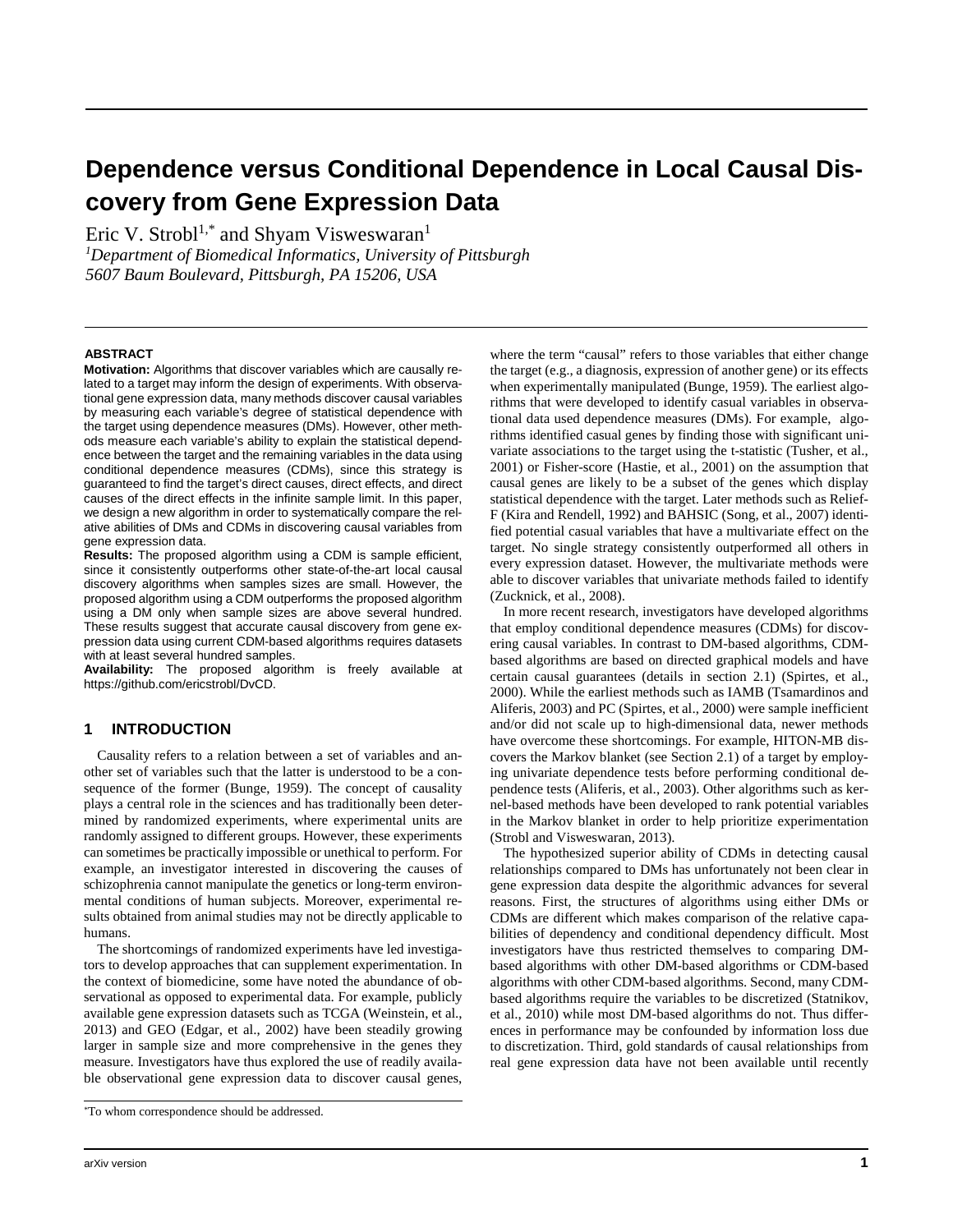[\(Statnikov, et al., 2012\)](#page-6-13) which has forced many investigators to draw conclusions from synthetic datasets that may not capture important relations which exist in real data. Accurately determining performance differences between DM-based and CDM-based algorithms in gene expression data have to address these three problems.

In this paper, we compare DM-based and CDM-based algorithms by (1) developing a standardized algorithm that can use either a DM or a CDM, where the only difference between the two measures is a matrix inversion, (2) using the universal RBF kernel in DM and CDM in order to detect non-linear relationships from both discrete and continuous data in a fully multivariate fashion, and (3) evaluating the algorithms in their ability to detect true Markov blankets using real gene expression data. Our results indicate that the algorithm using the DM significantly outperforms the CDM counterpart for small sample sizes, but the algorithm using the CDM outperforms for large sample sizes. These results suggest that both DMs and CDMs are useful in detecting causal relationships from gene expression data, but the performance of the specific measure is heavily influenced by the sample size.

## **2 METHODS**

## **2.1 Overview**

From here on, upper-case letters in italics will denote single variables, and upper-case letters in bold italics will denote sets of variables. The Markov blanket ( $MB(Y)$ ) consists of the direct causes, direct effects, and direct causes of the direct effects of the target variable (see Figure 1). It also represents the smallest subset of variables that can maximally explain the target variable in the dataset [\(Pearl, 1988\)](#page-6-14). We wish to compare the *intrinsic* abilities of DMs and CDMs in detecting  $MB(Y)$  in real gene expression data independent of any differences in algorithmic structure. In order to do so, we develop a single algorithm that can employ either a DM or a CDM and scale to high-dimensional data. The ability of the algorithm in detecting  $MB(Y)$ when using either the DM or CDM is then evaluated on 6 synthetic datasets and 24 real gene expression datasets.

The algorithm takes advantage of the kernel method to efficiently compute DMs or CDMs in high dimensional space. It works by constructing a kernel of the target variable and then another kernel of the predictors. The importance of each predictor is determined by removing the predictor from the second kernel (i.e., creating a "predictor exclusion kernel") and then measuring either the amount of dependence or conditional dependence between the two kernels. The tested predictor is then placed back into the second kernel, and the process is repeated by removing a different single predictor until all predictors have been tested.

The DM we use in this paper is the cross-covariance operator in kernel induced space. Cross-covariance refers to the linear covariance between two sets of random variables, and kernels are symmetric, positive semidefinite matrices that represent the inner product of potentially high dimensional representations of the original data [\(Hofmann, et al., 2008\)](#page-6-15). The DM can measure non-linear dependencies between the target and predictors by projecting each set of variables into two high dimensional spaces using kernels and then



Fig. 1. An example of a Markov blanket. Variable Y is the target. Variables  $X_1$  and  $X_2$  are direct causes of Y,  $X_3$  is a direct effect of Y,  $X_4$  is both a direct cause and direct effect, and  $X_5$  and  $X_6$  are the direct effects of the direct causes.

measuring the degree of linear cross-covariance between the two spaces [\(Gretton, et al., 2005;](#page-6-16) [Song, et al., 2012\)](#page-6-17). Practically, the DM is computed by taking the trace of the inner product of the target kernel and predictor exclusion kernel. Note that removing a variable in  $MB(Y)$  from the predictor exclusion kernel may decrease the value of the DM.

The CDM in this paper is the conditional cross-covariance operator in kernel-induced space. The conditional cross-covariance refers to the linear covariance between two sets of random variables given a third set of random variables. When specifically measuring the conditional cross covariance between the target and the target given the predictors, the CDM computes the residual errors after regressing the target on the predictors [\(Fukumizu, et al.,](#page-6-18)  [2009\)](#page-6-18). Non-linear kernels are introduced to measure non-linear conditional dependencies, and the measure is practically computed by taking the trace of the inner product of the target kernel and the *inverted* predictor exclusion kernel. Thus, the only difference between the DM and CDM is a matrix inversion. Note that removing a variable in  $MB(Y)$  from the predictor exclusion kernel may increase the residual errors of regression and thus the value of the CDM. We next provide details of the algorithm.

#### **2.2 Background**

A causal directed graph is a graph where nodes represent variables and directed edges denote causal relationships between pairs of variables [\(Friedman and Koller, 2009\)](#page-6-19). We define the joint probability distribution of the directed graph as a globally normalized product of non-negative interventional potential functions such that the discrete case is given by:

$$
p(\mathbf{Z}) = \frac{\prod_{i=1}^{d} \phi(Z_i | pa(Z_i))}{\sum_{\mathbf{Z}} \prod_{i=1}^{d} \phi(\mathbf{Z} | pa(Z_i))'}
$$

where  $Z$  refers to the entire dataset of  $d$  variables,  $Z_i$  to one variable in  $Z$ with column index *i*, and  $\phi(\mathbf{Z} | pa(Z_i))$  to the non-negative interventional potential assigned to  $Z_i$  and its parents  $pa(Z_i)$ . The denominator ensures that the sum over all possible configurations of  $Z$  is unity. Moreover, the continuous case follows by replacing the summation with integration and the specific values of  $Z_i$  by intervals. Further details of this definition can be found in Schmidt and Murphy [\(2009\)](#page-6-20). Note that we obtain a directed acyclic graph (DAG) in the special case when the directed edges are constrained such that there are no cycles in the graph. In this case, the interventional potentials represent conditional probabilities, since they satisfy a local normalization constraint:

$$
\forall pa(Z_i), \sum_{z_i} \phi(Z_i|pa(Z_i)) = 1.
$$

We however do not restrict ourselves to the DAG in this paper, since many biological pathways are known to be cyclic.

The Markov blanket of a variable  $Y$  is defined as its direct causes, direct effects, and direct causes of the direct effects (Figure 1). The variable  $Y$  in a directed graph is conditionally independent of all the other  $d - 1$  variables represented as  $X$  given its Markov blanket  $MB(Y)$ :

#### $Y \perp \{X \setminus MB(Y)\} | MB(Y) \Leftrightarrow Y \perp X | MB(Y).$

The proof of the equivalence is given as a proposition in the Supplementary Materials. For clarity, we reiterate in mathematical notation that  $\{X \cap Y\}$  =  $\emptyset$  and  $\{X \cup Y\} = Z$ .

Discovering the minimal subset of variables in  $X$  that render  $Y$  and  $X$ independent may provide a more principled approach to uncover causal biological relationships than discovering the variables in  $X$  that are most dependent on Y for several reasons. First, assuming the direct effects, direct causes, and direct causes of the direct effects are measured in the dataset, and the variables in  $MB(Y)$  are correctly discovered, specific manipulations of the direct causes in  $MB(Y)$  are guaranteed to change the interventional potential of the target [\(Pearl, 2009\)](#page-6-21). Specific manipulations of the direct causes or direct effects of the direct causes are also guaranteed to change the interventional potentials of the target's direct effects. Moreover, while the direct effects and direct causes must be dependent on the target in the infinite sample limit, other variables that are not in  $MB(Y)$  can also be dependent on the target [\(Guyon, et al., 2007\)](#page-6-22). Manipulations of those variables that are most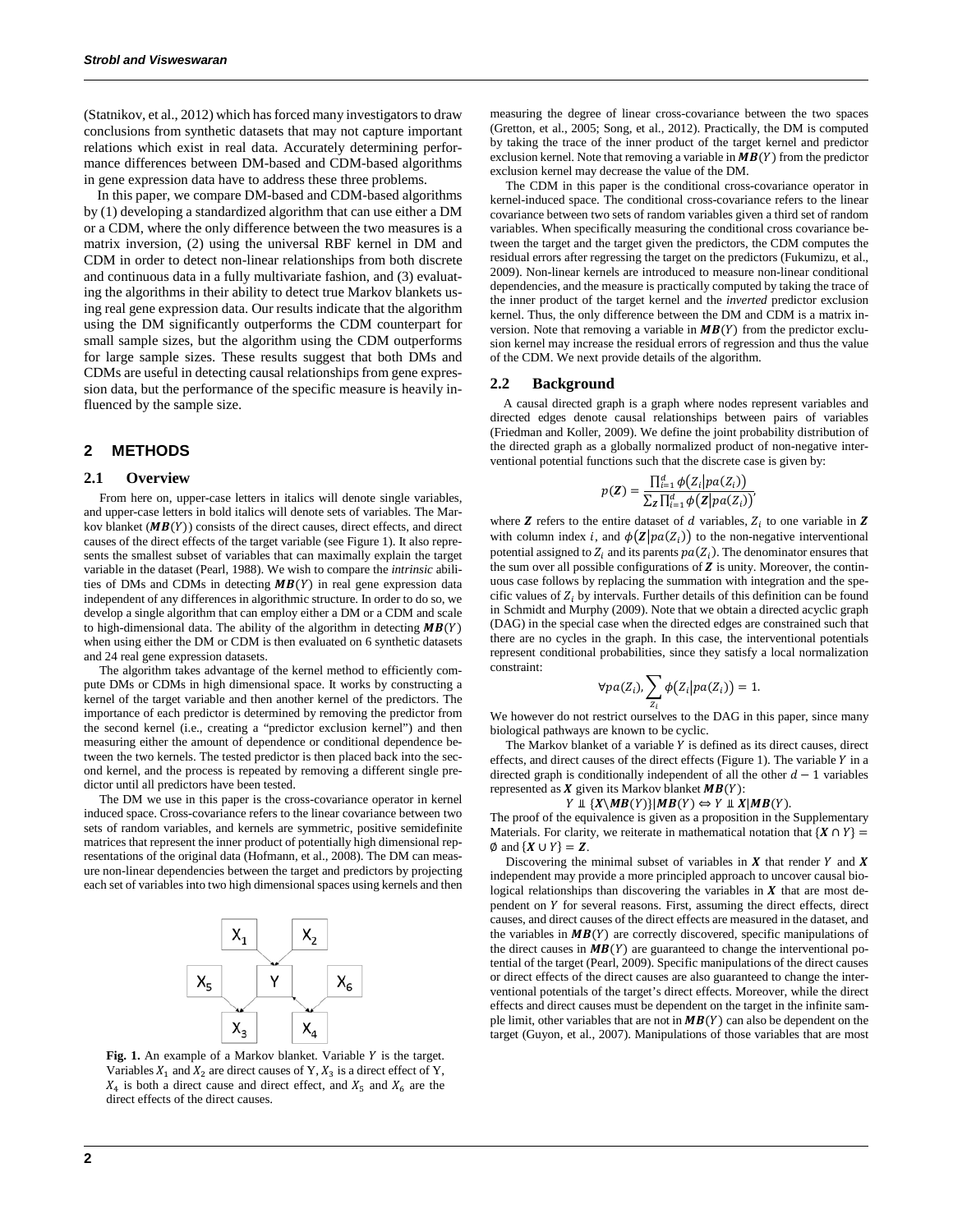dependent on the target are thus not guaranteed to change the interventional potential of the target or any of its direct consequences in contrast to manipulations of those variables in  $MB(Y)$ .

One way of measuring conditional dependence between arbitrary interventional potentials or distributions involves computing the trace of the empirical conditional cross-covariance operator between  $X$  and  $Y$  within reproducing kernel Hilbert spaces (RKHSs) [\(Fukumizu, et al., 2009\)](#page-6-18). Specifically, we can map  $X$  and  $Y$  into RKHSs  $\mathcal F$  and  $\mathcal G$  respectively using two positive semidefinite kernels  $K_X: \mathcal{X} \times \mathcal{X} \to \mathbb{R}$  and  $K_Y: \mathcal{Y} \times \mathcal{Y} \to \mathbb{R}$ . There then exists a conditional cross-covariance operator  $\Sigma_{YY|X}: \mathcal{G} \to \mathcal{G}$  for any function  $g \in \mathcal{G}$  such that:

$$
\langle g, \Sigma_{YY|X} g \rangle_{\mathcal{G}} = \mathbb{E}_X \left[ Var_{Y|X} [g(Y)|X] \right],
$$

which represents the residual errors of predicting  $g(Y)$  with  $X$ .

We now denote  $X<sub>S</sub>$  as some subset of the variables in X. Then, the conditional cross-covariance operator exhibits the following property:  $\sum_{YY|X_S} \ge$  $\Sigma_{YY|X}$ , where the order is determined by the trace operator, and the equality holds when the subset  $X_s$  includes  $MB(Y)$  so that  $Y \perp X | X_s$ .

Empirically, we can compute the kernel matrices  $K_{X_s}$  and  $K_Y$  from a sample size of  $n$  drawn independently and identically distributed (i.i.d.) from  $P(X, Y)$ . The trace of the empirical conditional cross-covariance operator after dropping constants is then defined by:

$$
M^1 = tr\big(G_Y(G_{X_S} + n\varepsilon I_n)^{-1}\big),\tag{1}
$$

where  $G_{X_S} = \left(I_n - \frac{1}{n}1_n1_n^T\right)K_{X_S}\left(I_n - \frac{1}{n}1_n1_n^T\right)$  where *n* is the sample size,  $I_n$  is an  $n \times n$  identity matrix, and  $1_n$  is a vector of ones. The regularization term  $\varepsilon \to 0$  is added for the inversion.

Dependence can be measured in a similar fashion [\(Gretton, et al., 2005;](#page-6-16)  [Song, et al., 2012\)](#page-6-17), whereby the cross-covariance operator  $\Sigma_{YX} : \mathcal{F} \to \mathcal{G}$  is defined for any functions  $f \in \mathcal{F}$  and  $g \in \mathcal{G}$  so that:

$$
\langle g, \Sigma_{YX} f \rangle_{\mathcal{G}} = \mathbb{E}_{XY} \big[ (f(X) - \mathbb{E}_{X} [f(X)])(g(Y) - \mathbb{E}_{Y} [g(Y)] \big].
$$

The cross-covariance operator then exhibits a property opposite to that of the conditional cross-covariance operator, namely:  $\Sigma_{YX_S} \leq \Sigma_{YX}$ , where the order is again determined by the trace operator, and the equality holds when  $X<sub>S</sub>$ and  $Y$  are as dependent as  $X$  and  $Y$ . The trace of the empirical conditional cross-covariance operator is then defined by:

$$
M^{2} = tr(G_{Y}(G_{X_{S}} + n\epsilon I_{n})) = tr(G_{Y}G_{X_{S}}) + n\epsilon tr(G_{Y})
$$
  
 
$$
\propto tr(G_{Y}G_{X_{S}}),
$$
 (2)

where the term  $n \epsilon tr(G_Y)$  is a constant and thus can be dropped.

Importantly, the only difference between computing the trace of the empirical conditional cross-covariance operator and the trace of the empirical cross-covariance operator in RKHSs is a matrix inversion. This property allows us to accurately assess any performance differences between the two measures. In contrast, many other methods of measuring dependence and conditional dependence are less similar to each other, since measuring dependence in most methods requires the comparison of two groups of variables  $Y$  and  $X<sub>S</sub>$ , while measuring conditional dependence requires the comparison of three groups  $\{X \setminus X_S\}$ , Y and  $X_S$  [\(Bergsma, 2004\)](#page-6-23). Without loss of generality, the empirical measures in the proposed method only require the comparison of  $Y$  and  $X<sub>S</sub>$  in both cases.

#### **2.3 Algorithms**

#### *2.3.1 Method using Predictor Exclusion Kernels*

We now use the term kernel conditional dependence measure (K-CDM) to denote Equation 1 and kernel dependence measure (K-DM) to denote Equation 2. The symbols  $M^*(Y, X_S, \sigma)$  represent  $M^1$  or  $M^2$  evaluated with Y,  $\overline{X_s}$ , and  $\sigma$  such that  $\sigma$  is the set of kernel hyperparameters (if any). We propose to discover the Markov blanket by iteratively computing the K-CDM or K-DM value between Y and  ${\{X \backslash X_i\}}$  which denotes a specific variable  $X_i$ removed from the dataset  $X$  (Algorithm 1). As a result,  $K_{X_s}$  in Equation 1 and 2 is specifically  $K_{\{X \setminus X_i\}}$  and is defined as a "predictor exclusion kernel" in each iteration.

The algorithm works as follows. For every variable, it computes a K-CDM or K-DM value by generating a predictor exclusion kernel  $K_{\{X \setminus X_i\}}$  and then stores the value in  $V$ . Subsequently, the variables in  $X$  are sorted according

| <b>Algorithm 1: Method using Predictor Exclusion Kernels</b> |                                                                         |  |  |
|--------------------------------------------------------------|-------------------------------------------------------------------------|--|--|
|                                                              | 1. <b>Input:</b> Target feature Y, non-target features $X$              |  |  |
|                                                              | 2. <b>Output:</b> Non-target features in descending order $X^{\dagger}$ |  |  |
|                                                              | 3. $V \leftarrow \emptyset$                                             |  |  |
|                                                              | .                                                                       |  |  |

4. **for**  $i = 1:d - 1$ <br>5.  $v \leftarrow M^*(Y, \Omega)$ 

5. 
$$
v \leftarrow M^*(Y, \{X \setminus X_i\}, \sigma), \sigma \in \Xi
$$
  
6.  $V \leftarrow V \cup v$ 

$$
7. \quad end
$$

8.  $X^{\dagger} \leftarrow sort(V,X)$ 

to the values in  $V$  such that variables associated with larger K-CDM or lower K-DM values when removed are ranked lower than those variables with lower K-CDM or higher K-DM values when removed. The algorithm thus gives a lower rank to variables that can better explain the dependence between  $Y$  and  $X$  in the K-CDM case, or gives a lower rank to variables that exhibit a stronger degree of dependence to  $Y$  in the K-DM case.

Algorithm 1 has several noteworthy properties. First, we can prove that the lowest ranked variables in  $X^{\dagger}$  are guaranteed to contain the variables in  $MB(Y)$  in the infinite sample limit when K-CDM is used.

**Theorem 1 (Correctness).** Assume that (1) dataset  $X$  contains  $MB(Y)$ , (2) K-CDM is defined by Equation 1 such that both  $K_{X_s}$  and  $K_Y$  are positive semidefinite kernels and  $K_{X_s}$  satisfies the universal approximating property, and (3)  $\{X \cup Y\}$  has an infinite sample size, where the samples are drawn i.i.d. from a probability distribution faithful to a directed cyclic or acyclic graph. Then, the lowest ranked variables in  $X^{\dagger}$  from Algorithm 1 will include  $MB(Y)$ .

Proof. First, a lower value returned from Equation 1 denotes a smaller amount of residual errors when predicting  $g(Y)$  with  $X$  than a higher value. Second,  $MB(Y)$  is maximally predictive of  $g(Y)$  by the definition of a Markov blanket, since Y is conditionally independent of  $X$  given  $MB(Y)$ . As a result, K-CDM is guaranteed to return a higher value every time a variable in  $MB(Y)$  is tested for removal in line 5 compared to a variable *not* in  $MB(Y)$  if and only if (1) X contains variables in and not in  $MB(Y)$ , (2) K-CDM is defined by Equation 1 such that both  $K_{X_s}$  and  $K_Y$  are positive semidefinite kernels and  $K_{Xs}$  satisfies the universal approximating property, and (3) an infinite sample of data points are drawn i.i.d. from a probability distribution faithful to the causal directed cyclic or acyclic graph. In line 8, variables associated with smaller K-CDM values will then be ranked lower in  $X^{\dagger}$ . In the special case where  $MB(Y) = X$ , all the variables in  $MB(Y)$  will be in  $X^{\dagger}$  regardless of the K-CDM values, since all the variables in X will be placed into  $X^{\dagger}$  in line 8. $\square$ 

Also, Algorithm 1 is similar to performing one pass of backward elimination, where all variables are eliminated after each feature is tested for removal in  $K_{\{X \backslash X_i\}}$  [\(Strobl and Visweswaran, 2013\)](#page-6-11). However, unlike backward elimination, the variables are sorted according to their K-CDM or K-DM values in the end instead of being eliminated indiscriminately. The proposed method thus has a smaller time complexity than performing multiple passes of backward elimination (full complexity analysis is given in section 2.3.4) and is scalable to large gene expression datasets containing tens of thousands of variables.

#### *2.3.2 Comparison to other Markov Blanket Discovery Algorithms*

Many algorithms have been proposed to discover  $MB(Y)$ . However, these algorithms share common themes which carry weaknesses. First, the data efficient algorithms such as MMMB and HITON-MB utilize a two stage process, where they find the direct effects and direct causes of a node, and then the direct effects of the direct causes [\(Aliferis, et al., 2010\)](#page-6-24). These two stages can increase the probability of including an incorrect variable in  $MB(Y)$ , since an error is more likely to occur in the second stage when an error is made in the first stage. Second, the data efficient algorithms require a parameter that specifies the size of the conditioning set which carries an exponential time complexity as the size of this set is increased [\(Statnikov, et al.,](#page-6-25)  [2013\)](#page-6-25). This requirement can prevent the algorithm from discovering some multivariate relationships, since certain variables may only be conditionally dependent on the target when given a very large conditioning set. Third, the scalable tests of conditional dependence used in these methods in practice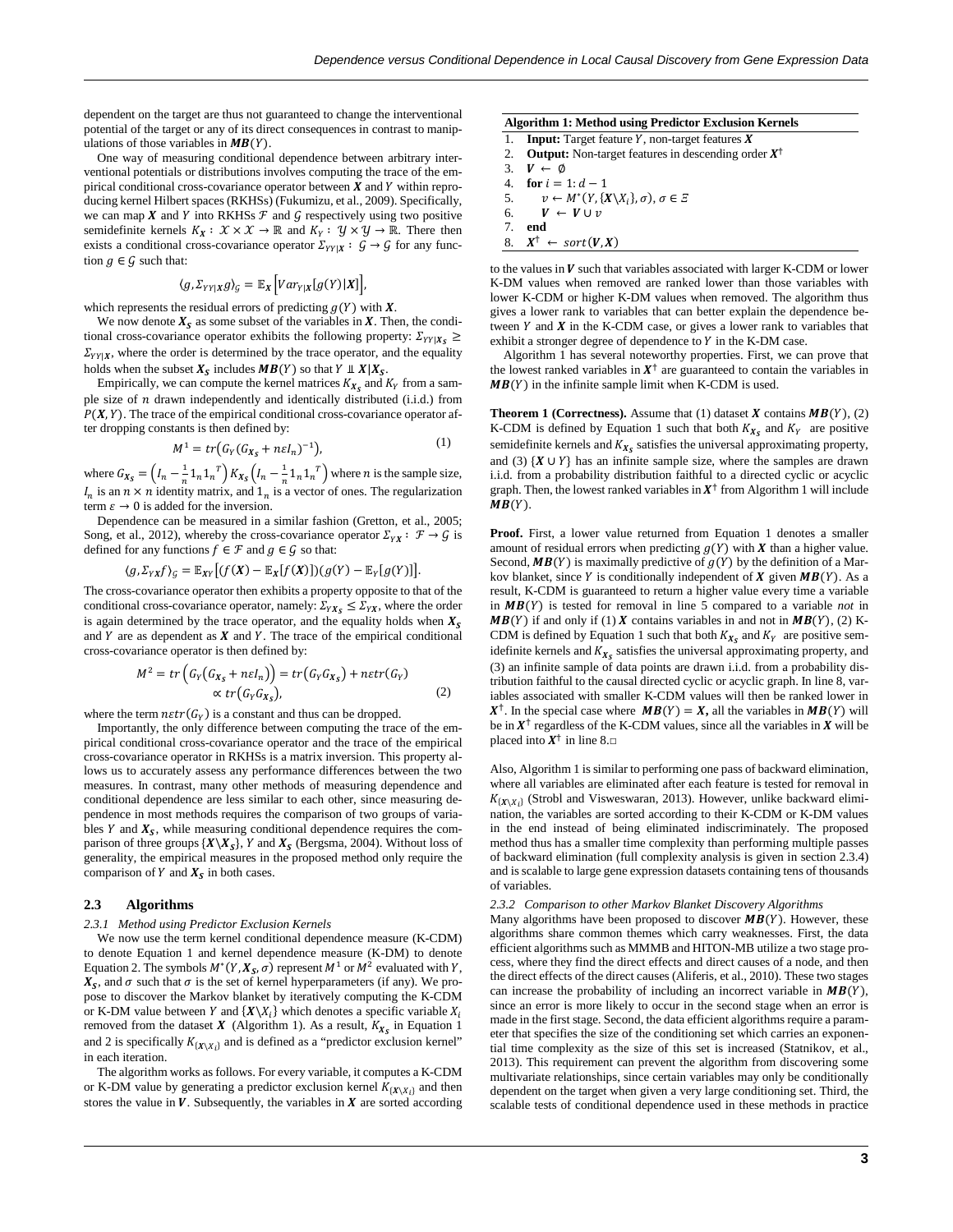such as the  $G<sup>2</sup>$  test require discretization and/or the comparison of three groups of variables  $\{X \setminus X_{\mathcal{S}}\}$ , Y and  $X_{\mathcal{S}}$  [\(Statnikov, et al., 2010\)](#page-6-12). Unfortunately, the former results in information loss and the latter can increase the Type I and Type II error rates with a finite sample size.

#### *2.3.3 Method using Predictor Inclusion Kernels*

We were also interested in comparing how well Algorithm 1 with K-CDM performs against a univariate K-DM. To this end, we propose Algorithm 2 which is similar to Algorithm 1 except in line 5, where  $M^2(\cdot)$  is restricted to K-DM using "predictor inclusion kernels" such that only a single variable  $X_i$  is used to construct  $K_{X_i}$  in each iteration. We do not use K-CDM in line 5 because Algorithm 2 with K-CDM is not guaranteed to contain  $MB(Y)$  in the infinite sample limit, as it cannot detect any multivariate relationships between the variables in  $MB(Y)$ . Note that variables associated with larger K-DM values when removed are ranked lower in this case, as opposed to higher when using Algorithm 1 with K-DM.

| <b>Algorithm 2: Method using Predictor Inclusion Kernels</b> |                                                                |  |  |  |
|--------------------------------------------------------------|----------------------------------------------------------------|--|--|--|
| 1.                                                           | <b>Input:</b> Target Y, predictors $X$                         |  |  |  |
|                                                              | 2. <b>Output:</b> Predictors in descending order $X^{\dagger}$ |  |  |  |
|                                                              | 3. $V \leftarrow \emptyset$                                    |  |  |  |
|                                                              | 4 for $i = 1$ : $d - 1$                                        |  |  |  |
|                                                              | 5. $v \leftarrow M^2(Y, X_i, \sigma), \sigma \in \Xi$          |  |  |  |
|                                                              | 6. $V \leftarrow V \cup v$                                     |  |  |  |
| 7.                                                           | end                                                            |  |  |  |
|                                                              | 8. $X^{\dagger} \leftarrow sort(V, X)$                         |  |  |  |
|                                                              |                                                                |  |  |  |

#### *2.2.4 Time and Memory Complexities*

Algorithm 1 with K-CDM has time complexity  $O(dn^3)$  where d represents the total number of variables and  $n<sup>3</sup>$  represents the inversion of the kernel  $G_{\{X \setminus X_i\}}$  when calculating K-CDM. On the other hand, Algorithm 1 and 2 with K-DM both have time complexities  $O(dn^2)$ , since no matrix inversion is required with  $G_{\{X \setminus X_i\}}$  or  $G_{X_i}$ . If we instead decide to remove  $1 - \beta$  of  $X_s$ at every iteration for a total of  $k$  iterations in a backward elimination scheme, the method takes  $(k\beta^{k-1}dn^3)$  for K-CDM and  $O(k\beta^{k-1}dn^2)$  for K-DM. Algorithm 1 and 2 are thus more time efficient than backward elimination.

The memory complexity of both Algorithm 1 and 2 as well as backward elimination are O(n<sup>2</sup>) due to the storage of one  $n \times n$  kernel  $G_{\{X \setminus X_i\}}$  or  $G_{X_i}$ at each iteration.

#### **2.4 Datasets**

We obtained 6 datasets of expert-designed models titled Child, Alarm, Insurance, Pigs, Link, and Gene. We downloaded the "s5000\_v1" files from http://www.dsl-lab.org/supplements/mmhc\_paper/mmhc\_index.html, where each file contains 5000 samples [\(Tsamardinos, et al., 2006\)](#page-6-26). The samples were generated by sampling i.i.d. from the positive, discrete joint probability distributions of the respective models. The Child, Insurance and Alarm datasets were considered low dimensional at 20, 27, and 37 variables, respectively. On the other hand, the Pigs, Link and Gene datasets were considered high dimensional at 441, 724 and 801 variables, respectively.

We also obtained 20 real gene expression datasets in order to evaluate the performance of the algorithms as feature selectors for a support vector machine (SVM). These datasets were obtained from a variety of sources but are all well-established datasets of cancer. A summary of the datasets is presented in Table S1 (see Supplementary Materials). Examples include the leukemia dataset from [Golub, et al. \(1999\),](#page-6-27) and the breast cancer dataset from [Sorlie, et al. \(2001\).](#page-6-28)

We also obtained 2 real gene expression datasets called YEAST and ECOLI in order to assess the ability of the algorithms in detecting experimentally verified transcription factor-gene relationships. Both datasets were downloaded from www.nyuinformatics.org/downloads/supplements/CausalOrientation. Details of the datasets are given in [\(Statnikov, et](#page-6-13)  [al., 2012\)](#page-6-13). The ECOLI dataset [\(Faith, et al., 2008;](#page-6-47) [Narendra, et al., 2011\)](#page-6-48) contains 907 samples, 4297 variables, and 140 relationships between transcription-factors and their target genes (TF-gene relationships) as identified from RegulonDB (version 6.4), a manually curated database of regulatory interactions obtained mainly through literature searches [\(Salgado, et al.,](#page-6-49)  [2013\)](#page-6-49). The TF-gene relationships are restricted to those with "strong evidence" as classified by the database and include the downstream genes of multiple different TFs. The YEAST dataset [\(Faith, et al., 2008;](#page-6-47) [MacIsaac, et](#page-6-50)  [al., 2006\)](#page-6-50) contains 530 samples, 5520 variables, and 115 TF-gene relationships. The relationships include the downstream genes of multiple TFs. The relationships were identified from genome-wide ChIP-on-chip binding data at an alpha level of 0.001 and conserved within two species of the Saccharomyces genus.

#### **2.5 Evaluation of Rankings and Accuracy**

The rankings obtained from Algorithms 1 and 2 were normalized to compare variables with different sized Markov blankets as follows. If a continuous set of correct variables in  $MB(Y)$  were identified, then those variables were given the same rank. However, a break in the correct identification led to a higher rank. For example, if variables 2, 3 and 4 are in  $MB(Y)$  while 1, 5, and 6 are not, then an output of 6,3,5,4,2,1 in ascending order is converted to the ranking 5,4,3,2,2,1. The algorithm which provides a lower mean rank of  $MB(Y)$  is then judged to perform better. In the example, the mean rank is 2.666, since the ranks of the variables in  $MB(Y)$  are 4,2,2.

We also used the following accuracy measure in order to compare Algorithms 1 and 2 with three conditional dependence-based feature subset selection methods including IAMB, HITON-MB and MMMB:

$$
A\big(\boldsymbol{X}_c^{\dagger},\boldsymbol{M}\boldsymbol{B}(Y)\big)=\frac{\big|\boldsymbol{X}_c^{\dagger}\cap\boldsymbol{M}\boldsymbol{B}(Y)\big|}{\big|\boldsymbol{X}_c^{\dagger}\cup\boldsymbol{M}\boldsymbol{B}(Y)\big|}*\,100,
$$

where  $X_c^{\dagger}$  is the subset output from the conditional dependence algorithms or, for Algorithm 1 and 2,  $X_c^{\dagger}$  is  $X^{\dagger}$  clipped to the size of  $MB(Y)$ . For example, if variables 2, 3 and 4 are in  $MB(Y)$  while 1, 5, and 6 are not, then an output of 6,3,5,4,2,1 from Algorithm 1 or 2 is converted to 4,2,1. Also,  $|X_c^{\dagger} \cap MB(Y)|$  is the cardinality of the intersection of the subset  $X_c^{\dagger}$  and the known  $MB(Y)$ , and  $|X_c^{\dagger} \cup MB(Y)|$  is the cardinality of the union. Note that score  $\vec{A}$  is equal to 100 when the algorithm outputs the exact  $\vec{MB}(Y)$ . On the other hand, decreasing the cardinality of  $X_c^{\dagger}$  by failing to identify parts of the  $MB(Y)$  or increasing the cardinality of  $X_c^{\dagger}$  by random guessing both lead to a decrease in  $A$ .

#### **2.6 Statistical Testing**

All statistical comparisons were performed at an alpha level of 0.05. Independent and identically distributed samples were drawn from both synthetic and real gene expression datasets under different conditions as detailed in the results section. Each experiment was conducted using a within-subjects design such that every algorithm saw the same group of samples at each repetition. Mean ranks and accuracies in section 3.2 were then analyzed by paired Wilcoxon signed rank test for the expert-design models, since the distributions of the mean ranks were not approximately normally distributed. The same procedure was performed with mean support vector machine classification accuracies in section 3.3. On the other hand, the mean ranks of the downstream effects for the transcription factors in section 3.4 were approximately normally distributed and thus analyzed by a paired t-test instead.

## **3 RESULTS**

#### **3.1 Overview**

We focused on comparing three methods including Algorithm 1 using K-CDM (which we now call ExcCD) or K-DM (ExcD), and Algorithm 2 using K-DM (IncD). Comparing ExcCD and ExcD allowed us to assess the relative abilities of *multivariate* CDMs and DMs in detecting  $MB(Y)$ . At the same time, comparing ExcCD and IncD allowed us to test whether *univariate* DMs could outperform multivariate CDMs, since searching for univariate dependencies may be more beneficial in noisy, high dimensional data [\(Lai, et al.,](#page-6-51)  [2006\)](#page-6-51). We did not assess the ability of Algorithm 2 employing univariate CDMs, since such a setup has no theoretical guarantees in detecting  $MB(Y)$  in the infinite sample limit.

We assessed the performance of each algorithm using three types of datasets. The first type included synthetic datasets generated from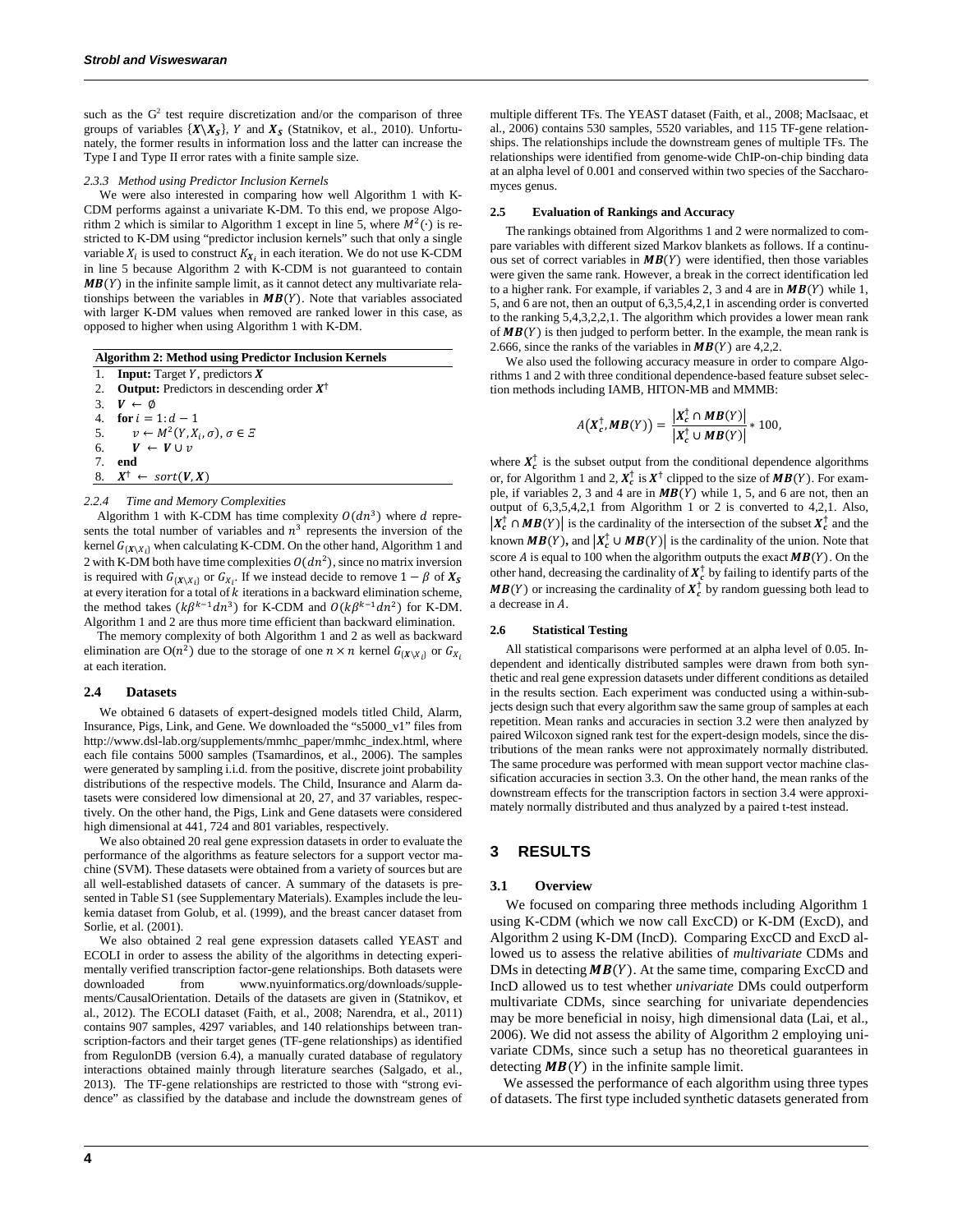expert designed models, where the true Markov blankets are known and can thus be compared against each algorithm's outputs. The second type consisted of real gene expression datasets, where none of the variables in  $MB(Y)$  are known. However, we can evaluate whether the algorithm is detecting  $MB(Y)$  by first using the proposed algorithms as feature selection methods, then training a model using the top features (in this case, an SVM), and finally assessing the model's prediction accuracy. Prediction accuracy should be high, if the algorithm is truly detecting  $MB(Y)$ . Note that this is an approximate method, since there may be other variable combinations which can result in similar prediction accuracies as all the variables in  $MB(Y)$ , when there are a finite number of samples. Lastly, the third type of dataset also consisted of real expression data, but the task was to discover known transcription-factor gene relationships instead of evaluating classification accuracy. Since genes must be the direct effects of the transcription factor, part of  $MB(Y)$  is known and could be evaluated against each of the proposed algorithms' outputs.

#### **3.2 Expert-Designed Models**

We ran the three algorithms along with three other well-known Markov blanket discovery algorithms including HITON-MB, MMMB, and IAMB on six publicly-available expert-designed datasets fro[m Tsamardinos, et al. \(2006\).](#page-6-26) The alpha value for HITON-MB, MMMB and IAMB was fixed to 0.05, and the optimal conditioning set size was determined by 5-fold cross-validation from {2,3,4,5}. Three of the datasets were considered low-dimensional



**Fig. 2.** Comparison of the ranks of the Markov blanket across ExcCD, ExcD and IncD. Solid lines represent mean rank (as defined in Section 2.5) and dotted lines represent the 95% confidence intervals. Note that ExcCD consistently outperforms ExcD and IncD when sample sizes are above 200.



**Fig. 3.** Comparison of the accuracy in discovering the Markov blanket against other CDM-based methods. Solid lines represent mean accuracy (as defined in Section 2.5) and dotted lines represent the 95% confidence intervals. Note that ExcCD performs particularly well at low sample sizes (25-200), and the difference in accuracy is more pronounced in the high than low dimensional datasets.

including Child, Insurance and Alarm at 20, 27, and 37 total variables respectively. Three other datasets including Pigs, Link and Gene were considered high dimensional at 441, 724 and 801 variables, respectively. The outputs of the algorithms were compared by randomly sampling the datasets 20 times with replacement with sample sizes of 25, 50, 100, 200, 300, 400 and 500. We randomly chose to discover the Markov blankets of variables 11, 18, 13, 126, 432 and 467 for Child, Insurance, Alarm, Pigs, Link and Gene, respectively. The performance of the algorithms was compared using the statistics described in section 2.5.

Results are summarized in Figures 2 and 3.We found that ExcCD outperforms ExcD and IncD on all datasets when sample sizes are 400 and 500 as assessed by a paired Wilcoxon sign ranked test (all three pair-wise comparisons: W=21, p=0.031). The ExcCD method also significantly outperforms HITON-MB, MMMB and IAMB across all datasets with sample sizes of 25, 50, 100, 200 and 300 (W=21, p=0.031). However, similar performances were obtained across most of the datasets as sample sizes increased to around 400.

## **3.3 Classification Accuracies**

We ran ExcCD, ExcD and IncD on 20 gene expression datasets (the datasets are listed in Table S1 in the Supplementary Materials). We found no statistically significant differences in accuracies according to a paired Wilcoxon signed rank test when using either the top 10, 20 or 30 genes (p>0.05; Table S2-3 in the Supplementary Materials). Table 1 summarizes the results of all of the experiments, where each cell contains the mean accuracy rank and corresponding standard deviation after training a support vector machine (SVM) with 20 random 50% train-50% test splits of the data.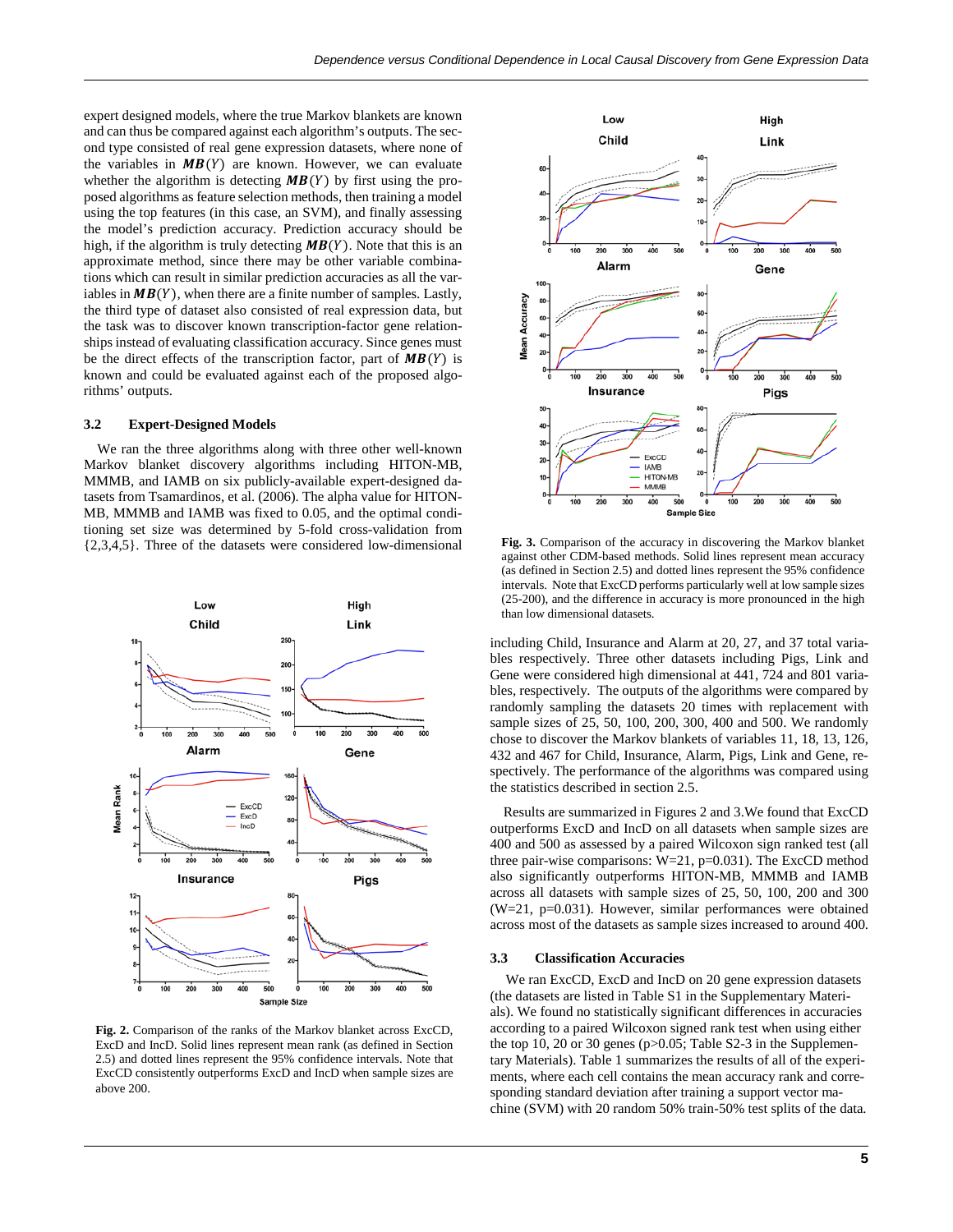|        | <b>ExcCD</b> | ExcD       | <b>IncD</b> |
|--------|--------------|------------|-------------|
| Top 10 | 2.10(0.85)   | 2.00(0.73) | 1.90(0.91)  |
| Top 20 | 1.80(0.89)   | 2.25(0.85) | 1.95(0.69)  |
| Top 30 | 2.20(0.89)   | 1.80(0.77) | 1.90(0.79)  |

**Table 1.** Summary of SVM classification accuracies from real gene expression data. Variables were ranked using each of the three methods and the top 10, 20, or 30 variables were used to train a SVM. There were no significant differences in classification accuracies across the methods.

The training set was further split into a 40% training and a 10% validation set to tune the  $C$  parameter of the SVM from  $\{0.01, 0.1,$ 1, 10, 100} and the  $\varepsilon$  parameter of K-CDM from  $\{0.01, 0.001,$ 0.0001} by 5-fold cross-validation.

#### **3.4 Transcription Factor-Gene Relationships**

We used the ECOLI and YEAST datasets which contain 907 and 530 samples, respectively. We set each of the transcription factors in ECOLI and YEAST as a target and ran ExcCD, ExcD and IncD using 25, 50, 100, 200, 300, 400, and 500 samples on both datasets in order to identify the downstream target genes of each transcription factor. In addition, we ran 530 samples on ECOLI and 600, 700 and 907 samples on YEAST. The methods were thus run 138 and 107 times for ECOLI and YEAST respectively for each sample size. A summary of the results is presented in Figure 4. In YEAST, we found that ExcCD outperformed both ExcD and IncD according to a paired t-test at sample sizes of 500 (t(106)=-3.681, p<0.001; t(106)=-2.1299, p=0.036) and 530 (t(106)=-3.856, p<0.001;  $t(106)=2.656$ ,  $p=0.009$ ). Similarly, ExcCD outperformed ExcCD and IncD in ECOLI starting at a sample size of 600 (t(137)=-7.415, p<0.001; t(137)=-8.961, p<0.001).



**Fig. 4.** Comparison of the ranks of the Markov blanket across ExcCD, ExcD and IncD. Solid lines represent mean rank and dotted lines represent the 95% confidence intervals. Note that ExcCD outperforms ExcD and IncD when sample sizes are above 400.

#### **4 DISCUSSION**

We developed an algorithm in this pauper which allowed us to compare the relative capabilities of DMs and CDMs in detecting  $MB(Y)$ . We also derived theoretical guarantees of ExcCD in the infinite sample case. In practice, we found that ExcCD outperforms ExcD and IncD in detecting  $MB(Y)$  on most expert-designed and gene expression datasets when sample sizes are greater than several hundred. However, all of the methods had comparable accuracy when used as a feature selection method for an SVM suggesting that classification accuracy is a weak measure to assess accurate detection of  $MB(Y)$  in real expression data.

The critical contribution of this paper is the ability to compare two schools of thought, one focusing on algorithms using DMs and the other on algorithms using CDMs. Many of these algorithms have been used interchangeably in bioinformatics without regard to the theoretical understanding of their outputs. While it may seem expected that dependence-based methods should outperform conditional dependence methods in the low sample size range, this has not been clearly elucidated in the past. For example, many papers describe selecting features from expression data by linear regression which is a measure of conditional dependence despite only having sample sizes in the few tens [\(Jin, et al., 2006;](#page-6-52) [Muller, et al., 2008;](#page-6-53) [Park and Nakai, 2011;](#page-6-54) [Wu, 2006\)](#page-6-55). In this case, a dependence measure such as the t-statistic would be more appropriate. We believe that the results presented in this paper suggest that the distinction between dependence and conditional dependence is important to help bioinformaticians better understand the causal interpretation of their models.

The need for larger sample sizes with ExcCD does not appear to be a result of the increased difficulty of assessing conditional dependence by the introduction of a third variable set  ${X \backslash X_s}$ . In this paper, both K-DM and K-CDM use two sets of variables, and the only difference between the two is a matrix inversion. Moreover, we assessed performance differences with a ranking criterion instead of an alpha level cut-off which allowed us to avoid the problem of obtaining an optimal cut-off value for each measure with a userdefined balance of Type I and Type II errors. We can thus conclude that using the residual errors as a feature ranking strategy in general makes  $MB(Y)$  discovery difficult when samples are limited.

The ability of ExcCD to outperform HITON-MB, MMMB, and IAMB in discovering  $MB(Y)$  with low sample sizes is a side-product of this work and can be better understood with several arguments. First, the latter three algorithms are divided into two stages, where the first stage identifies the direct causes and direct effects, and the second identifies the direct causes of the direct effects [\(Aliferis, et al., 2010\)](#page-6-24). An error in the first stage can unfortunately increase the probability of error in the second. On the other hand, ExcCD is one stage by discovering all variables in  $MB(Y)$  from the start. Next, ExcCD considers all possible conditioning sets while IAMB, HITON-MB and MMMB do not; in fact, conditioning on the entire dataset with HITON-MB and MMMB is not possible, since the time complexity is exponential with respect to the size of conditioning set [\(Statnikov, et al., 2013\)](#page-6-25). Moreover, conditioning in IAMB is sample inefficient, since the algorithm only considers a test reliable when the number of instances in  $X$  is at least 5 times the degrees of freedom in the test [\(Godo, 2005\)](#page-6-56). On the other hand, ExcCD works by comparing the relative values of the CDMs between variables. As a result, reliability is established based on the relative differences between the variables instead of the degrees of freedom.

In conclusion, we developed a scalable algorithm to systematically assess the relative abilities of DMs and CDMs in detecting the  $MB(Y)$  in gene expression data. We showed that methods using DMs are able to better discover variables in the  $MB(Y)$  when sample sizes are low, but methods using CDMs perform the best when sample sizes are more than several hundred. No single strategy outperforms the other in expression data, so the choice of a particular method should be informed by the sample size at hand.

## **ACKNOWLEDGEMENTS**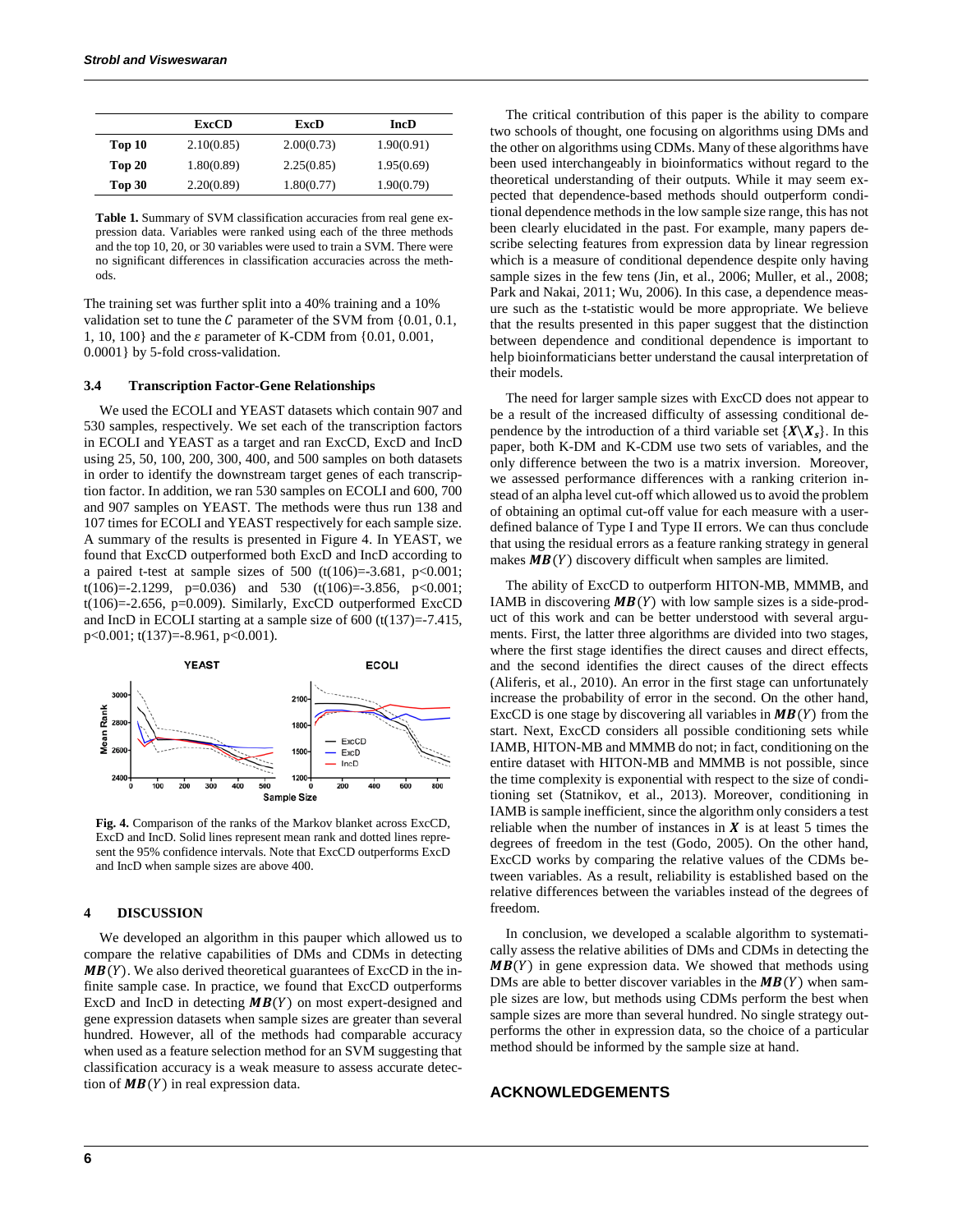This research was funded by the National Library of Medicine grant T15 LM007059-24 to the University of Pittsburgh Biomedical Informatics Training Program and the National Institute of General Medical Sciences grant T32 GM008208 to the University of Pittsburgh Medical Scientist Training Program.

## **REFERENCES**

- <span id="page-6-24"></span>Aliferis, C.F.*, et al.* (2010) Local Causal and Markov Blanket Induction for Causal Discovery and Feature Selection for Classification Part I: Algorithms and Empirical Evaluation, *Journal of Machine Learning Research*, **11**, 171-234.
- <span id="page-6-10"></span>Aliferis, C.F., Tsamardinos, I. and Statnikov, A. (2003) HITON: a novel Markov blanket algorithm for optimal variable selection, *AMIA 2003 Annual Symposium Proceedings*, 21-25.
- <span id="page-6-29"></span>Alon, U.*, et al.* (1999) Broad patterns of gene expression revealed by clustering analysis of tumor and normal colon tissues probed by oligonucleotide arrays, *Proc Natl Acad Sci U S A.*, **96**, 6745-6750.
- <span id="page-6-23"></span>Bergsma, W.P. (2004) Testing conditional independence for continuous random variables. *EURANDOM*.
- <span id="page-6-0"></span>Bunge, M. (1959) *Causality: the place of the causal principle in modern science.* Harvard University Press, Cambridge, Massachusetts.
- <span id="page-6-30"></span>Burczynski, M.E.*, et al.* (2006) Molecular classification of Crohn's disease and ulcerative colitis patients using transcriptional profiles in peripheral blood mononuclear cells, *J Mol Diagn.*, **8**, 51-61.
- <span id="page-6-31"></span>Chiaretti, S.*, et al.* (2004) Gene expression profile of adult T-cell acute lymphocytic leukemia identifies distinct subsets of patients with different response to therapy and survival, *Blood.*, **103**, 2771-2778. Epub 2003 Dec 2718.
- <span id="page-6-32"></span>Chowdary, D.*, et al.* (2006) Prognostic gene expression signatures can be measured in tissues collected in RNAlater preservative, *J Mol Diagn.*, **8**, 31-39.
- <span id="page-6-33"></span>Christensen, B.C.*, et al.* (2009) Aging and environmental exposures alter tissuespecific DNA methylation dependent upon CpG island context, *PLoS Genet.*, **5**, e1000602. doi: 1000610.1001371/journal.pgen.1000602. Epub 1002009 Aug 1000614.
- <span id="page-6-2"></span>Edgar, R., Domrachev, M. and Lash, A.E. (2002) Gene Expression Omnibus: NCBI gene expression and hybridization array data repository, *Nucleic Acids Res.*, **30**, 207-210.
- <span id="page-6-47"></span>Faith, J.J.*, et al.* (2008) Many Microbe Microarrays Database: uniformly normalized Affymetrix compendia with structured experimental metadata, *Nucleic Acids Res.*, **36**, D866-870. Epub 2007 Oct 2011.
- <span id="page-6-19"></span>Friedman, N. and Koller, D. (2009) *Probabilistic Graphical Models: Principles and Techniques*. The MIT Press.
- <span id="page-6-18"></span>Fukumizu, K., Bach, F.R. and Jordan, M.I. (2009) Kernel dimension reduction in regression, *Annals of Statistics*, **37**, 1871–1905.
- <span id="page-6-56"></span>Godo, L. (2005) *Symbolic and Quantitative Reasoning with Uncertainty*. 8th European Conference Proceedings. Springer, Germany.
- <span id="page-6-27"></span>Golub, T.R.*, et al.* (1999) Molecular classification of cancer: class discovery and class prediction by gene expression monitoring, *Science.*, **286**, 531-537.
- <span id="page-6-34"></span>Gordon, G.J.*, et al.* (2002) Translation of microarray data into clinically relevant cancer diagnostic tests using gene expression ratios in lung cancer and mesothelioma, *Cancer Res.*, **62**, 4963-4967.
- <span id="page-6-35"></span>Gravier, E.*, et al.* (2010) A prognostic DNA signature for T1T2 node-negative breast cancer patients, *Genes Chromosomes Cancer.*, **49**, 1125-1134. doi: 1110.1002/gcc.20820.
- <span id="page-6-16"></span>Gretton, A.*, et al.* (2005) Measuring statistical dependence with Hilbert-Schmidt norms, *Proceedings Algorithmic Learning Theory*, 63-77.
- <span id="page-6-22"></span>Guyon, I., Aliferis, C.F. and Elisseeff, A. (2007) Computational Methods of Feature Selection. In. Chapman and Hall.
- <span id="page-6-4"></span>Hastie, T., Tibshirani, R. and Friedman, J. (2001) *The Elements of Statistical Learning*. Springer, New York.
- <span id="page-6-15"></span>Hofmann, T., Scholkopf, B. and Smola, A.J. (2008) Kernel methods in machine learning, *Annals of Statistics*, **36**, 1171-1220.
- <span id="page-6-52"></span>Jin, R.*, et al.* (2006) A knowledge driven regression model for gene expression and microarray analysis, *Conf Proc IEEE Eng Med Biol Soc*, **1**, 5326-5329.
- <span id="page-6-36"></span>Khan, J., *et al.* (2001) Classification and diagnostic prediction of cancers using gene expression profiling and artificial neural networks, *Nat Med.*, **7**, 673-679.
- <span id="page-6-5"></span>Kira, K. and Rendell, L. (1992) A practical approach to feature selection, *Proc 9th International Workshop on Machine Learning*, 249-256.
- <span id="page-6-51"></span>Lai, C.*, et al.* (2006) A comparison of univariate and multivariate gene selection techniques for classification of cancer datasets, *BMC Bioinformatics.*, **7**, 235.
- <span id="page-6-50"></span>MacIsaac, K.D.*, et al.* (2006) An improved map of conserved regulatory sites for Saccharomyces cerevisiae, *BMC Bioinformatics.*, **7**, 113.
- <span id="page-6-53"></span>Muller, H.G., Chiou, J.M. and Leng, X. (2008) Inferring gene expression dynamics via functional regression analysis, *BMC Bioinformatics.*, **9:60.**, 10.1186/1471- 2105-1189-1160.
- <span id="page-6-37"></span>Nakayama, R.*, et al.* (2007) Gene expression analysis of soft tissue sarcomas: characterization and reclassification of malignant fibrous histiocytoma, *Mod Pathol.*, **20**, 749-759. Epub 2007 Apr 2027.
- <span id="page-6-48"></span>Narendra, V.*, et al.* (2011) A comprehensive assessment of methods for de-novo reverse-engineering of genome-scale regulatory networks, *Genomics.*, **97**, 7-18. doi: 10.1016/j.ygeno.2010.1010.1003. Epub 2010 Oct 1014.
- <span id="page-6-54"></span>Park, S.J. and Nakai, K. (2011) A regression analysis of gene expression in ES cells reveals two gene classes that are significantly different in epigenetic patterns, *BMC Bioinformatics.*, **12**, S50. doi: 10.1186/1471-2105-1112-S1181-S1150.
- <span id="page-6-14"></span>Pearl, J. (1988) *Probabilistic Reasoning in Intelligent Systems: Networks of Plausible Inference*. Representation and Reasoning. Morgan Kaufmann, San Mateo, California.
- <span id="page-6-21"></span>Pearl, J. (2009) *Causality: Models, Reasoning and Inference*. Cambridge University Press.
- <span id="page-6-38"></span>Pomeroy, S.L.*, et al.* (2002) Prediction of central nervous system embryonal tumour outcome based on gene expression, *Nature.*, **415**, 436-442.
- <span id="page-6-49"></span>Salgado, H.*, et al.* (2013) RegulonDB v8.0: omics data sets, evolutionary conservation, regulatory phrases, cross-validated gold standards and more, *Nucleic Acids Res.*, **41**, D203-213. doi: 210.1093/nar/gks1201. Epub 2012 Nov 1029.
- <span id="page-6-20"></span>Schmidt, M. and Murphy, K. (2009) Modeling Discrete Interventional Data using Directed Cyclic Graphical Models.
- <span id="page-6-39"></span>Shipp, M.A.*, et al.* (2002) Diffuse large B-cell lymphoma outcome prediction by
- <span id="page-6-40"></span>gene-expression profiling and supervised machine learning, *Nat Med.*, **8**, 68-74. Singh, D.*, et al.* (2002) Gene expression correlates of clinical prostate cancer
- <span id="page-6-6"></span>behavior, *Cancer Cell.*, **1**, 203-209. Song, L.*, et al.* (2007) Gene selection via the BAHSIC family of algorithms, *Bioinformatics.*, **23**, i490-498.
- <span id="page-6-17"></span>Song, L.*, et al.* (2012) Feature selection via dependence maximization, *JMLR*, **13**, 1393–1434.
- <span id="page-6-28"></span>Sorlie, T.*, et al.* (2001) Gene expression patterns of breast carcinomas distinguish tumor subclasses with clinical implications, *Proc Natl Acad Sci U S A.*, **98**, 10869-10874.
- <span id="page-6-8"></span>Spirtes, P., Glymour, C. and Scheines, R. (2000) *Causation, Prediction, and Search, 2nd edition*. The MIT Press.
- <span id="page-6-13"></span>Statnikov, A.*, et al.* (2012) New methods for separating causes from effects in genomics data, *BMC Genomics*, **13**, S22. doi: 10.1186/1471-2164-1113-S1188- S1122. Epub 2012 Dec 1117.

<span id="page-6-12"></span>Statnikov, A.*, et al.* (2010) Causal Explorer: A Matlab Library of Algorithms for Causal Discovery and Variable Selection for Classification. In Guyon, I.*, et al.* (eds), *Challenges in Machine Learning. Volume 2: Causation and Prediction Challenge*. Microtome Publishing, Bookline, MA.

- <span id="page-6-25"></span>Statnikov, A.*, et al.* (2013) Algorithms for Discovery of Multiple Markov Boundaries, *Journal of Machine Learning Research*, **14**, 499-566.
- <span id="page-6-11"></span>Strobl, E.V. and Visweswaran, S. (2013) Markov Banket Ranking using Kernel-based Measures of Conditional Dependence, *NIPS Workshop on Causality*.
- <span id="page-6-41"></span>Su, A.I.*, et al.* (2002) Large-scale analysis of the human and mouse transcriptomes, *Proc Natl Acad Sci U S A.*, **99**, 4465-4470. Epub 2002 Mar 4419.
- <span id="page-6-42"></span>Subramanian, A.*, et al.* (2005) Gene set enrichment analysis: a knowledge-based approach for interpreting genome-wide expression profiles, *Proc Natl Acad Sci U S A.*, **102**, 15545-15550. Epub 12005 Sep 15530.
- <span id="page-6-43"></span>Sun, L.*, et al.* (2006) Neuronal and glioma-derived stem cell factor induces angiogenesis within the brain, *Cancer Cell.*, **9**, 287-300.
- <span id="page-6-44"></span>Tian, E.*, et al.* (2003) The role of the Wnt-signaling antagonist DKK1 in the development of osteolytic lesions in multiple myeloma, *N Engl J Med.*, **349**, 2483-2494.
- <span id="page-6-9"></span>Tsamardinos, I. and Aliferis, C.F. (2003) Towards principled feature selection: relevancy, filters and wrappers, *Proceedings of the Ninth International Workshop on Artificial Intelligence and Statistics*.
- <span id="page-6-26"></span>Tsamardinos, I., Brown, L.E. and Aliferis, C.F. (2006) The max-min hill-climbing Bayesian network structure learning algorithm, *Machine Learning*, **65**, 31-78.
- <span id="page-6-3"></span>Tusher, V.G., Tibshirani, R. and Chu, G. (2001) Significance analysis of microarrays applied to the ionizing radiation response, *PNAS*, **98**, 5116–5121.
- <span id="page-6-1"></span>Weinstein, J.N.*, et al.* (2013) The Cancer Genome Atlas Pan-Cancer analysis project, *Nat Genet.*, **45**, 1113-1120. doi: 1110.1038/ng.2764.
- <span id="page-6-45"></span>West, M., et al. (2001) Predicting the clinical status of human breast cancer by using gene expression profiles, *Proc Natl Acad Sci U S A.*, **98**, 11462-11467. Epub 12001 Sep 11418.
- <span id="page-6-55"></span>Wu, B. (2006) Differential gene expression detection and sample classification using penalized linear regression models, *Bioinformatics.*, **22**, 472-476. Epub 2005 Dec 2013.
- <span id="page-6-46"></span>Yeoh, E.J., et al. (2002) Classification, subtype discovery, and prediction of outcome in pediatric acute lymphoblastic leukemia by gene expression profiling, *Cancer Cell.*, **1**, 133-143.
- <span id="page-6-7"></span>Zucknick, M., Richardson, S. and Stronach, E.A. (2008) Comparing the characteristics of gene expression profiles derived by univariate and multivariate classification methods, *Stat Appl Genet Mol Biol*, **7**, Article7. doi: 10.2202/1544-6115.1307. Epub 2008 Feb 2223.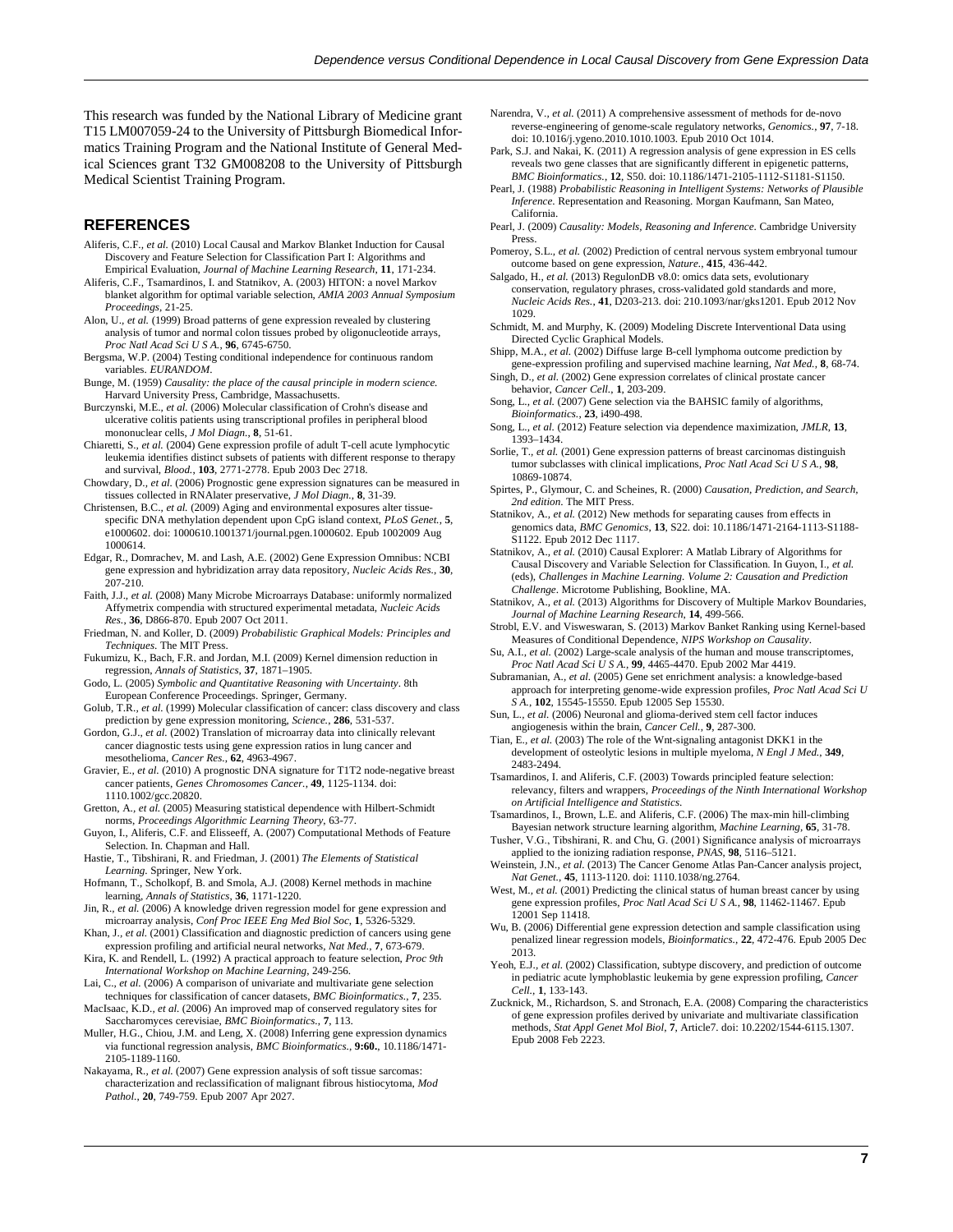**Proposition.**

$$
Y \perp \{X \setminus MB(Y)\} | MB(Y) \Leftrightarrow Y \perp \perp X | MB(Y).
$$

**Proof.** 

First, consider the forward direction:

$$
Y \perp \{X \setminus MB(Y)\} | MB(Y) \Rightarrow P(Y | \{X \setminus MB(Y)\}, MB(Y)) = P(Y | X)
$$

Since  $X$  includes  $MB(Y)$ , we can state:

$$
P(Y|X) = P(Y|\{X\setminus MB(Y)\}, MB(Y), MB(Y)) = P(Y|X, MB(Y)).
$$

The equality  $P(Y|X) = P(Y|X, MB(Y))$  implies that  $Y \perp X | MB(Y)$ .

Second, the backward direction:  $Y \perp \!\!\!\perp X | MB(Y) \Rightarrow P(Y | X, MB(Y)) = P(Y | X) = P(Y | \{X \setminus MB(Y)\}, MB(Y)),$ 

where the last equality implies that  $Y \perp \{X \setminus MB(Y)\} | MB(Y) \square$ 

| <b>Dataset</b>                 | <b>Sample Size</b> | <b>Dimensions</b> | <b>Disease</b>               |
|--------------------------------|--------------------|-------------------|------------------------------|
| 1. Chowdary, et al. (2006)     | 104                | 22284             | <b>Breast Cancer</b>         |
| 2. Golub, et al. (1999)        | 72                 | 7130              | Leukemia                     |
| 3. Subramanian, et al. (2005)  | 50                 | 10101             | N/A                          |
| 4. West, et al. (2001)         | 49                 | 7130              | <b>Breast Cancer</b>         |
| 5. Su, et al. (2002)           | 102                | 5566              | N/A                          |
| 6. Sorlie, et al. (2001)       | 85                 | 457               | <b>Breast Cancer</b>         |
| 7. Nakayama, et al. (2007)     | 105                | 22284             | Sarcoma                      |
| 8. Gravier, et al. (2010)      | 168                | 2906              | <b>Breast Cancer</b>         |
| 9. Khan, et al. (2001)         | 63                 | 2309              | <b>Small Round Blue Cell</b> |
|                                |                    |                   | Tumors                       |
| 10. Tian, et al. (2003)        | 173                | 12626             | Myeloma                      |
| 11. Alon, et al. (1999)        | 62                 | 2001              | <b>Colon Cancer</b>          |
| 12. Pomeroy, et al. (2002)     | 60                 | 7129              | Central Nervous System       |
|                                |                    |                   | Embryonal Tumor              |
| 13. Shipp, et al. (2002)       | 77                 | 7130              | Lymphoma                     |
| 14. Christensen, et al. (2009) | 217                | 1414              | N/A                          |
| 15. Gordon, et al. (2002)      | 181                | 12534             | Lung Cancer                  |
| 16. Singh, et al. (2002)       | 102                | 12601             | <b>Prostate Cancer</b>       |
| 17. Yeoh, et al. (2002)        | 248                | 12626             | Leukemia                     |
| 18. Burczynski, et al. (2006)  | 127                | 22284             | Crohn's Disease              |
| 19. Chiaretti, et al. (2004)   | 128                | 12626             | Leukemia                     |
| 20. Sun, et al. (2006)         | 180                | 54613             | Glioma                       |

**Table S1.** List of gene expression datasets used to assess differences in classification accuracy.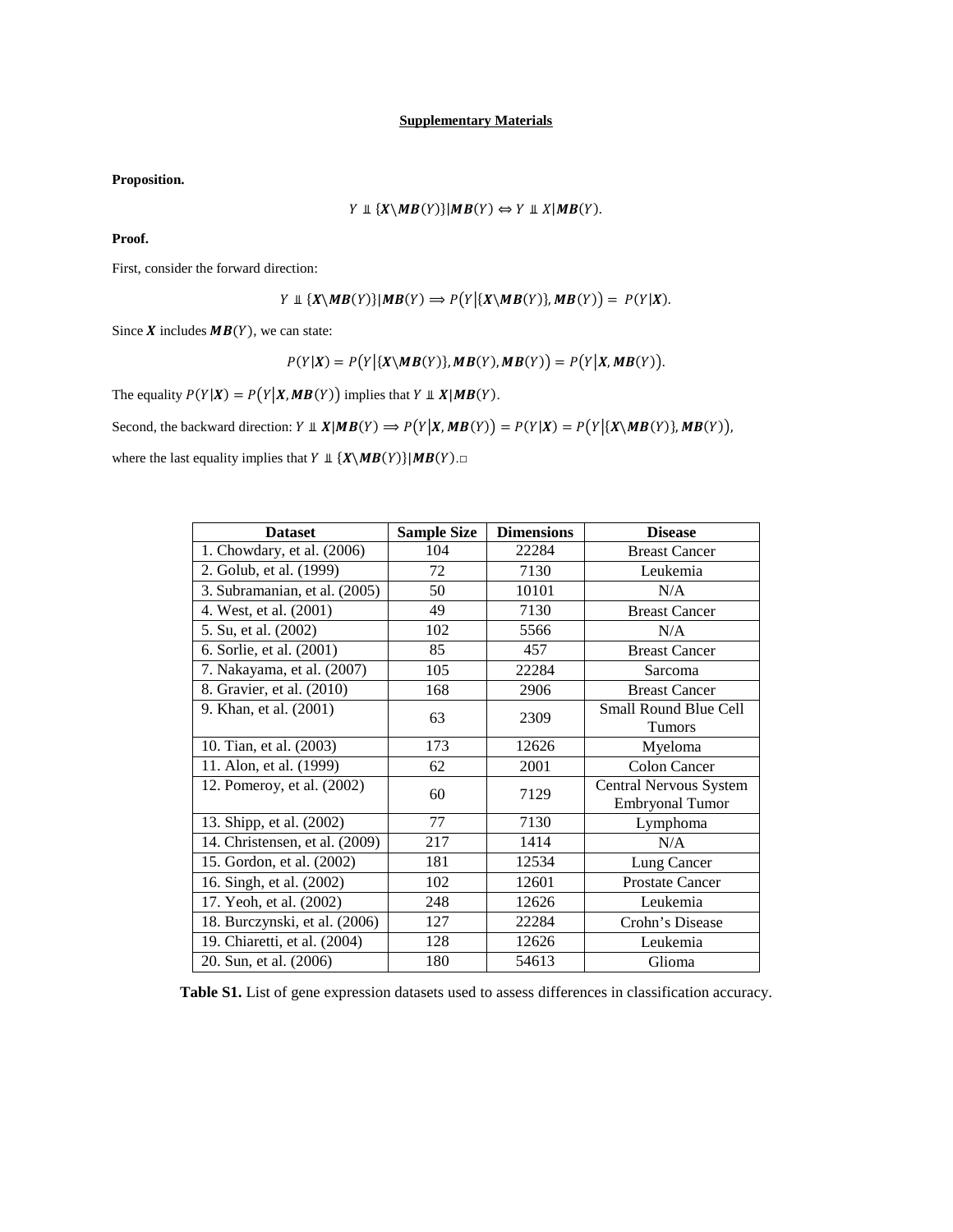| <b>Dataset</b>  | <b>ExcCD</b> | <b>ExcD</b>  | <b>IncD</b>  |
|-----------------|--------------|--------------|--------------|
| 1. Chowdary     | 97.02(2.29)  | 95.10(3.50)  | 95.58(2.80)  |
| 2. Golub        | 92.75(3.64)  | 94.59(2.92)  | 94.74(4.16)  |
| 3. Subramanian  | 66.13(8.95)  | 67.28(5.65)  | 64.05(9.72)  |
| 4. West         | 67.00(9.41)  | 67.09(10.43) | 65.03(8.93)  |
| 5. Su           | 87.50(6.64)  | 88.97(5.51)  | 92.14(5.39)  |
| 6. Sorlie       | 73.00(6.36)  | 73.36(4.31)  | 73.73(5.61)  |
| 7. Nakayama     | 41.97(5.57)  | 52.62(5.92)  | 57.47(4.83)  |
| 8. Gravier      | 71.54(4.42)  | 72.36(4.66)  | 70.08(5.09)  |
| 9. Khan         | 89.28(6.80)  | 90.14(7.71)  | 92.56(5.05)  |
| 10. Tian        | 74.73(3.67)  | 75.49(3.69)  | 75.91(3.18)  |
| 11. Alon        | 80.48(5.18)  | 76.45(7.91)  | 75.81(10.07) |
| 12. Pomeroy     | 61.27(5.36)  | 62.55(10.90) | 59.37(6.91)  |
| 13. Shipp       | 85.23(4.98)  | 80.77(5.98)  | 80.80(5.75)  |
| 14. Christensen | 97.87(1.24)  | 98.30(1.81)  | 98.30(1.50)  |
| 15. Gordon      | 98.73(0.82)  | 98.56(1.30)  | 98.45(1.21)  |
| 16. Singh       | 89.90(3.56)  | 88.82(3.66)  | 88.14(6.22)  |
| 17. Yeoh        | 79.47(5.11)  | 82.97(3.35)  | 83.99(3.41)  |
| 18. Burczynski  | 73.68(7.99)  | 71.55(4.32)  | 73.10(5.44)  |
| 19. Chiaretti   | 77.08(4.97)  | 76.10(6.34)  | 78.78(6.01)  |
| 20. Sun         | 62.06(3.65)  | 61.83(3.23)  | 64.48(4.95)  |
| Acc Rank        | 2.10(0.85)   | 2.00(0.73)   | 1.90(0.91)   |

**Table S2.** Classification accuracies obtained when using the top 10 variables identified by each method.

| <b>Dataset</b>  | <b>ExcCD</b> | <b>ExcD</b> | <b>IncD</b>  |
|-----------------|--------------|-------------|--------------|
| 1. Chowdary     | 96.35(1.38)  | 96.25(2.11) | 94.81(2.93)  |
| 2. Golub        | 94.29(3.23)  | 96.52(2.72) | 95.94(2.95)  |
| 3. Subramanian  | 65.06(8.42)  | 65.59(9.98) | 63.36(8.23)  |
| 4. West         | 67.21(7.59)  | 61.30(8.12) | 64.07(11.43) |
| 5. Su           | 92.87(4.07)  | 92.29(4.53) | 95.96(3.56)  |
| 6. Sorlie       | 79.66(7.29)  | 76.61(6.24) | 78.66(4.22)  |
| 7. Nakayama     | 53.78(6.64)  | 56.96(6.32) | 60.39(5.05)  |
| 8. Gravier      | 72.79(4.94)  | 72.37(4.52) | 72.21(5.84)  |
| 9. Khan         | 97.27(3.19)  | 95.09(4.28) | 96.99(2.61)  |
| 10. Tian        | 77.30(2.61)  | 76.24(4.14) | 76.83(3.43)  |
| 11. Alon        | 77.74(8.10)  | 78.39(6.02) | 78.23(9.24)  |
| 12. Pomeroy     | 59.00(5.05)  | 64.84(8.65) | 64.20(7.55)  |
| 13. Shipp       | 91.61(3.97)  | 85.11(6.11) | 82.34(7.58)  |
| 14. Christensen | 99.45(0.46)  | 99.17(1.12) | 99.77(0.51)  |
| 15. Gordon      | 99.28(0.65)  | 99.00(0.80) | 99.11(1.05)  |
| 16. Singh       | 89.80(3.95)  | 91.08(2.95) | 90.39(3.24)  |
| 17. Yeoh        | 89.01(3.06)  | 88.15(2.85) | 90.80(2.43)  |
| 18. Burczynski  | 78.54(8.30)  | 75.73(6.03) | 78.46(3.50)  |
| 19. Chiaretti   | 83.36(4.71)  | 80.45(5.15) | 82.12(4.29)  |
| 20. Sun         | 62.76(4.37)  | 65.12(4.07) | 65.23(3.72)  |
| <b>Acc Rank</b> | 1.80(0.89)   | 2.25(0.85)  | 1.95(0.69)   |

**Table S3.** Classification accuracies obtained when using the top 20 variables identified by each method.